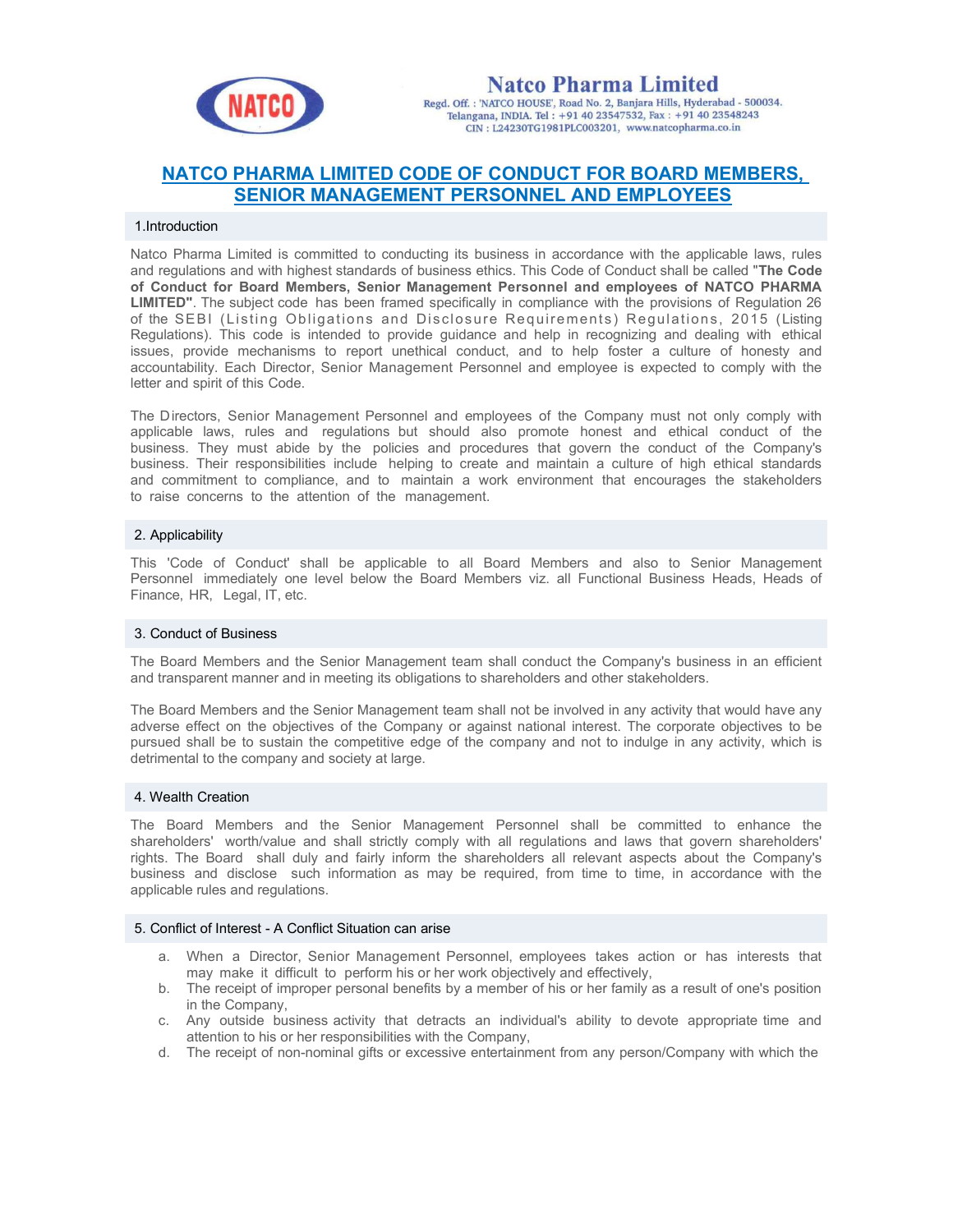Company has current or prospective business dealings,

- e. Any significant ownership interest in any supplier, customer, development partner or competitor of the Company
- f. Any consulting or employment relationship with any supplier, customer, business associate or competitor of the Company.

The Director, Senior Management Personnel and employees should be scrupulous in avoiding 'conflicts of interest' with the Company. In case there is likely to be a conflict of interest, he/she should make full disclosure of all facts and circumstances thereof to the Board of Directors or any Committee / Officer nominated for this purpose by the Board and a prior written approval should be obtained.

## 6. Honest and Ethical Conduct

The Director, Senior Management Personnel and employee shall act in accordance with the highest standards of personal and professional integrity, honesty and ethical conduct not only on Company's premises and offsite but also at Company sponsored business, social events as well as any places. They shall act and conduct free from fraud and deception. Their conduct shall conform to the best-accepted professional standards of conduct.

## 7. Declarations to the Board

A Board Member shall not take membership of more than such number of Committees or act as Chairman of more than such number of Committees across all companies as is prescribed under applicable law or provisions of Listing Regulations. Every Board Member shall inform the Board of all such membership at the beginning of each financial year and also of every change as and when they take place.

The Board Members and the Senior Management team shall inform their equity holding in the Company and any changes that may take place and shall not indulge in any trading of the securities of the Company which would come within the purview of the Company's Insider Trading Regulations. In case of any agreement or contract which is or shall be entered into by and between two corporate entities, in which a Director is interested, the Director shall forthwith draw the attention of the Board about the fact and shall not participate in the deliberations nor vote on the resolution relating to the same.

## 8. Corporate Opportunities

Directors, Senior Management Personnel and employees owe a duty to the Company to advance its legitimate interests when the opportunity to do so arises. Directors, Senior Management Personnel and employees are expressly prohibited from:

- a. Taking for themselves personally, opportunities that are discovered through the use of Company's property, information, or his / her position in the Company.
- b. Competing directly with the business of the Company or with any business that the Company is considering.
- c. Using Company's property, information, or position for personal gain advantage / profit. If the Company has finally decided not to pursue an opportunity that relates to the Company's business activity, he/she may pursue such activity only after disclosing and getting permission of the same to the Board or the nominated person/committee.

#### 9. Confidentiality

The Directors, Senior Management Personnel and employees shall maintain the confidentiality of confidential information of the Company or that of any customer, supplier or business associate of the Company to which Company has a duty to maintain confidentiality, except when disclosure is authorized or legally mandated. The Confidential information includes all non-public information (including private, proprietary, and other) that might be of use to competitors or harmful to the Company or its associates. The use of confidential information for his/her own advantage or profit is also prohibited.

#### 10. Fair Dealing

Each Directors, Senior Management Personnel and employee should deal fairly with customers, suppliers, competitors and employees of group C ompanies. They should not take unfair advantage of anyone through manipulation, concealment, abuse of confidential, proprietary or trade secret information, misrepresentation of material facts, or any other unfair dealing-practices.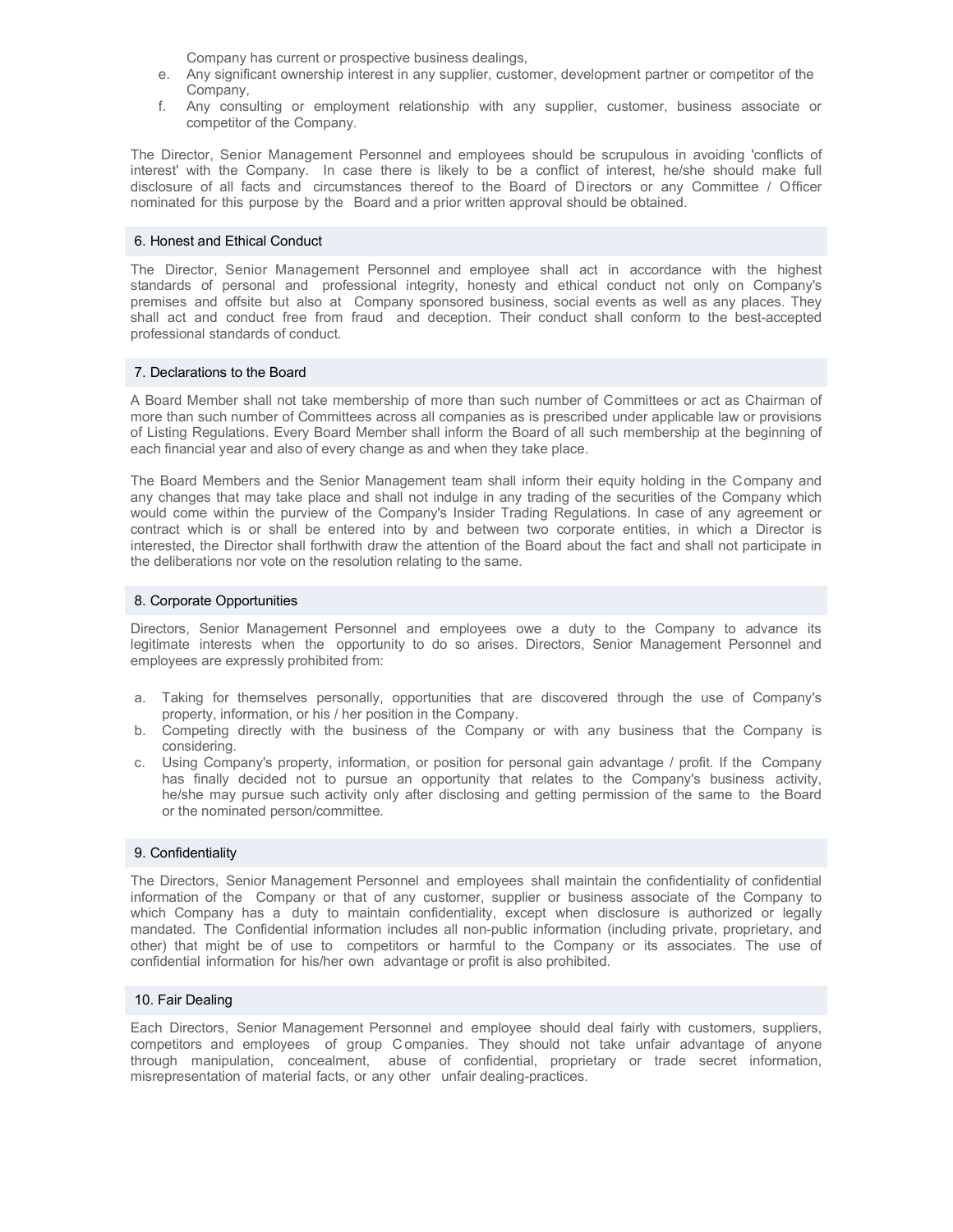#### 11. Protection and Proper use of Company's Assets

All Directors, Senior Management Personnel and employees should protect Company's assets and property and ensure its efficient use. Theft, carelessness and waste of the Company's assets and property have a direct impact on the Company's profitability. Company's assets should be used only for legitimate business purposes and not for any personal use.

#### 12. Outside Activities

All Board Members as well as the Senior Management Personnel shall be free to pursue any kind of civil/political activities and can become Members or Office Bearers of any Trade Organisation so long as it does not adversely affect or is detrimental to the business interests of the Company.

## 13. Gifts & Donations

The Board Members and the Senior Management Personnel shall neither receive nor offer or make directly/indirectly any illegal payments, gifts, grants, donations or any benefits / gratifications which are intended to obtain business or unethical favors save and except nominal gifts which are customary in nature or associated with festivals.

#### 14. Compliance with Laws, Rules and Regulations

The Directors, Senior Management Personnel and employees shall comply with all applicable laws, rules, and regulations. Transactions directly or indirectly involving securities of the Company should not be undertaken without pre-clearance from the Company's Compliance Officer i.e., Company Secretary & Compliance Officer. Any Director, Senior Management Personnel and employee who is unfamiliar or uncertain about the legal rules involving Company business conducted by him/her should consult the Legal & Secretarial Department of the Company before taking any action that may jeopardize the Company or that individual.

## 15. Compliance with Code of Conduct

If any Director, Senior Management Personnel and employee who knows of or suspects of a violation of applicable laws, rules or regulations or this Code of conduct, he/she must immediately report the same to the Board of Directors or any Designated Person/Committee thereof. Such person should as far as possible provide the details of suspected violations with all known particulars relating to the issue. The Company recognizes that resolving such problems or concerns will advance the overall interests of the Company that will help to safeguard the Company's assets, financial integrity and reputation.

Violations of this Code of Conduct will result in disciplinary action, which may even include termination of services of the concerned employee. The Company's Board or any Committee/Person Designated by the Board for this purpose shall determine appropriate action in response to violations of this Code of Conduct.

## 16. Interpretation of Code

Any question or interpretation under this Code of Conduct and Business Ethics will be handled by the Board or any person /Committee authorised by the Board of the Company. The Board of Directors or any designated person/Committee has the authority to waive compliance with this Code of business conduct for any Director, Senior Management Personnel or employee of the Company. The person-seeking waiver of this Code shall make full disclosure of the particular circumstances to the Board or the designated person/ Committee.

#### 17. Amendments to the Code

The provisions of this Code can be amended/ modified by the Board of Directors of the Company from time to time in tune with the applicable rules and regulations of SEBI and all such amendments/ modifications shall take effect from the date stated therein.

#### 18. Placement of the Code on Website

Pursuant to the Listing Regulations, this Code and any amendment thereto shall be hosted on the website of the Company i.e., www.natcopharma.co.in